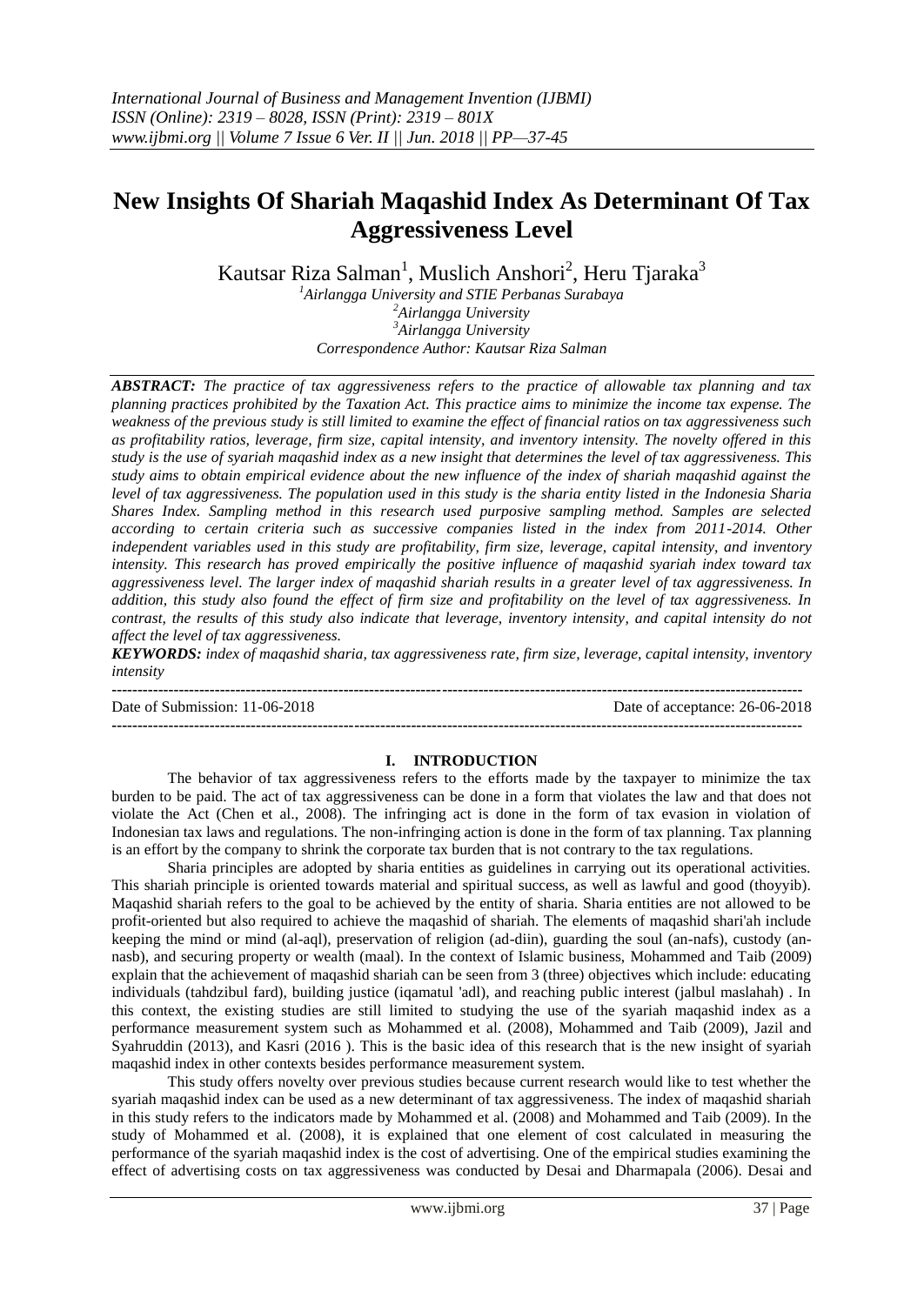Dharmapala (2006) find that companies that are intensive in advertising costs are more likely to build brand equity and company reputation so that companies tend to be less aggressive in tax planning.

Studies Mohammed et al. (2008) indicate that one of the important cost elements in the syariah maqashid index is the cost of research and development. One of the empirical studies examining the effect of research and development costs on tax aggressiveness was carried out by Hanlon and Heitzman (2010). Hanlon and Heitzman (2010) show that the imposition of research and development costs is highly dependent on tax policies adopted by a country. Tax policies made by the Government may affect the company's investment policy in research and development activities.

This study aims to examine the influence of the index of shariah maqashid against the level of tax aggressiveness. In this study, used several other independent variables such as profitability, leverage, firm size, capital intensity, and inventory intensity. Based on the previous background, the research problem is whether the index of maqashid sharia affects the level of tax aggressiveness?

# **II. LITERATURE REVIEW**

# **The concept of Maqashid Sharia**

Ghazali (1991) describes five elements in the concept of maqashid sharia that is guarding religion, soul, mind, family, and wealth. Anything that can guarantee the existence of these five elements is called maslahah and every that omits it is called mafsadah. Another view of the maqashid of shari'ah was proposed by Zahrah (1958) in Antonio et. al (2012), which divides the index of maqashid sharia into three categories namely education for individuals (tahdzib al-fard), justice (iqamah al-adl), and welfare (maslahah). The principles of Islam are not only applied in the field of fiqh solely in the form of legality of products and services in accordance with Islamic Shari'a. The principles of Islam should have a broader impact on economic and social aspects as a consequence of efforts to achieve the maqashid of sharia (Sanrego, 2010).

Mohammed and Taib (2009) developed a performance evaluation formula based on the concept of maqashid Sharia. Indicators used include educating the individual (tahdzib al-fard), establishing justice (iqamah al-adl), and welfare (maslahah). The first maqashid (tahdzib al-fard) is intended to develop the knowledge and expertise of each individual so that individual spiritual values are increased. The first maqashid has several ratios: education grant, research, training and publicity.

The second maqashid sharia (iqamah al-adl) indicates that Sharia entities should be honest and fair in carrying out all transactions and business activities. The second maqashid has several ratios: PER (profit equalization reserve) ratio and interest free income ratio. As for the third maqashid sharia (maslahah), sharia entities should develop investment projects and social services to improve the welfare of the people. This third maqashid can be seen from the ratio of zakat issued by sharia entity and investment entity sharia in real sector. The ratios that can be included in the third maqashid sharia are profit returns, personal income transfers (zakah), and investment ratios in real sector.

#### **The concept of Tax Aggressiveness**

Tax aggressiveness is an action that aims to reduce taxable income through tax planning and using methods that are classified or not classified as tax evasion. Even though not all tax aggressiveness is against the rules, more methods are used to make the company more assertive in its tax planning (Frank et al., 2009). Tax aggressiveness can be done in the form of actions that do not violate the law (tax avoidance) as well as acts that violate the rules (tax evasion), but more tax aggressiveness leads to unlawful acts. Thus it can be understood that tax aggressiveness has a very broad concept and includes tax planning or tax avoidance practices as well as tax evasion practices. This concept is used in this study so that companies that behave aggressively in taxes do not mean have committed fraud or tax evasion and irregularities in accounting reporting practices.

#### **Empirical Studies Research Accomplished**

Based on a review of a study by Sayler (1998); Desai and Dharmapala (2006); Dhanani and Solanji (2011); and Segarra (2012), there is no research that clearly and firmly examine the influence of maqashid syariah index toward tax aggressiveness level. Several existing studies tested one indicator of the maqashid syariah index towards the level of tax aggressiveness as did Sayler (1998), Dhanani and Solanji (2011) and Segarra (2012). The studies examined the level of tax aggressiveness in relation to research and development activities. Research and development is one component of ratio in syariah maqashid index variables. The results of their study found that the burden of research and development costs are only utilized by large companies in order to obtain tax breaks. Their study shows that the more aggressive the company has on action to reduce income taxes, the less the drive to invest in research and development in order to avoid tax oversight.

In contrast to previous studies, Desai and Dharmapala (2006) examined the effect of advertising costs on the level of tax aggressiveness. Advertising costs in Indonesian tax laws are provided for in Article 6 paragraph (1) of Law Number 36 Year 2008 regarding Income Tax as a cost that can be deducted from income.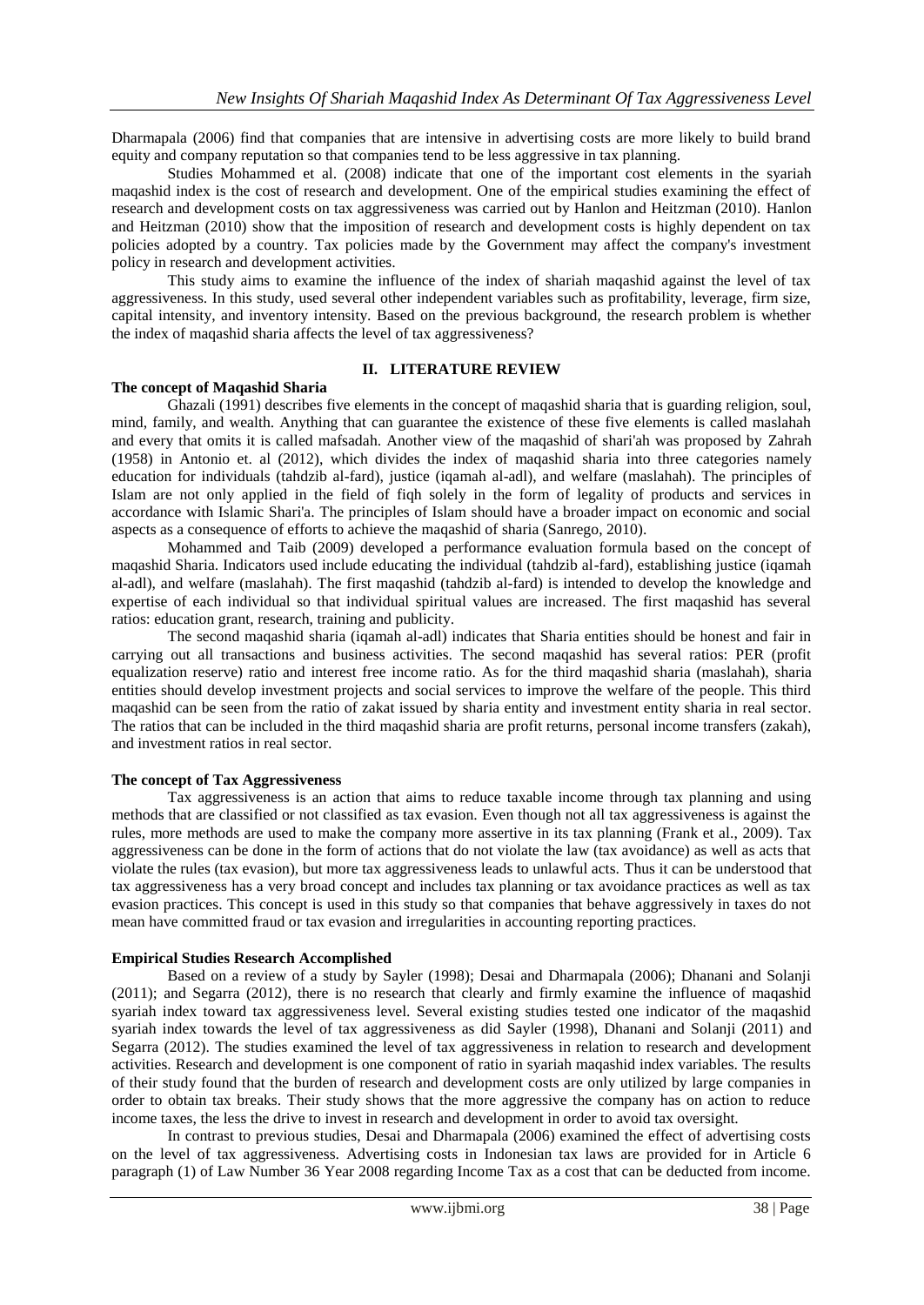Advertising cost is one component of the ratio of syariah maqashid index variables. The results of both studies prove empirically that companies that have a large portion of advertising costs are not involved in tax aggressiveness. This is due to two reasons: (1) intensive companies in advertising are more likely to build brand equity and company reputation than by tax evasion; and (2) intensive firms in advertising and promotion are linked to a more transparent information environment that can hinder tax planning activities.

In contrast to previous research (Sayler, 1998; Desai and Dharmapala, 2006; Dhanani and Solanji, 2011; Segarra, 2012), the current study seeks to examine the effect of the maqashid syariah index on tax aggressiveness. The index of maqashid shariah in this study refers to Mohammed et al. (2008) and Mohammed and Taib (2009) covering three indicators of educating individuals, building justice, and public interest. Each indicator has several performance measurement ratios.

# **III. RESEARCH HYPOTHESIS**

# *Relationship between Tax Aggressiveness Level and Maqashid Sharia Index*

Mohammed et al. (2008) developed a formula for operationalizing maqashid sharia index variables. In the formula there are three objectives of educating individuals, building justice, and public interest. Each goal has several elements or ratios to measure performance. One element or ratio is the cost of publication or promotion. The study examining the effect of publication cost (promotion) on tax aggressiveness was done by Desai and Dharmapala (2006). The results of Desai and Dharmapala (2006) study proved empirically that companies that have a large portion of advertising costs are less involved in tax aggressiveness. This is due to two reasons: (1) intensive companies in advertising are more likely to build brand equity and company reputation; and (2) intensive firms in advertising and promotions reinforced by a more transparent information environment may hinder tax planning activities.

 $H<sub>1</sub>$ : Maqashid Sharia Index affects the level of tax aggressiveness

# *The Relationship between Tax Aggressiveness Level and Company Size*

Company size has been a major concern of most studies on tax aggressiveness and gives inconsistent results. Studies by Hsieh (2012) and Salman and Farid (2016) proved empirically that firm size has a positive effect on tax aggressiveness. Firms that have larger firm sizes can record more depreciation expenses than smaller firms so that firms can take advantage of tax incentives to lower taxable income and income taxes so that the effective tax rate (ETR) becomes lower. A low ETR shows companies are more likely to be aggressive in their tax planning. Studies conducted Hanum and Zulaikha (2013), Zemzem and Ftouhi (2013), Noor et al. (2010) and Wang et al. (2014) found a negative effect of firm size on tax aggressiveness. In contrast, Khaoula and Ali (2012) studies do not succeed in proving the effect of firm size on the level of tax aggressiveness.

H2: The size of the company affects the level of tax aggressiveness

# *The Relationship between Tax Aggressiveness Level and Profitability*

Studies by Derashid and Zhang (2003), Adhikari et al. (2006), Rohaya et al. (2008), Noor et al. (2010), and Salman and Farid (2016) provide empirical evidence that ETR and ROA are negatively related. Firms with high profitability tend to be high in tax aggressiveness, because companies can take advantage of tax incentives and tax provisions to reduce income taxed and income taxes so that the effective tax rate becomes low. A low effective tax rate shows the company's aggressive tendency in its tax planning. In contrast, the study of Zemzem and Ftouhi (2013) and Hsieh (2012) provide a different finding that profitability has a positive effect on the effective tax rate. The results of other studies obtained Hanum and Zulaikha (2013) who did not find the effect of profitability affect the level of tax aggressiveness.

 $H_3$ : Profitability affects the level of tax aggressiveness

# *The Relationship between Tax Aggressiveness Level and Leverage*

Studies by Gupta and Newberry (1997), Buijink and Janssen (2000), Adhikari et al. (2006) found a negative relationship between effective tax rates and leverage (Noor et al., 2010). Noor et al. (2010) and Lanis and Richardson (2011) support the studies by complementing the negative relationship between leverage and the effective tax rate. These studies show that higher leverage can increase the level of tax aggressiveness. This is because companies with large liabilities can charge interest expenses in their fiscal financial statements. Such efforts may decrease income to be taxed and income taxes resulting in a declining effective tax rate. Declining effective tax rates indicate that firms tend to be more aggressive in tax-aggressive behavior. In contrast Hanum and Zulaikha (2013); Wang et al. (2014); and Hsieh (2012) gave different results of leverage have a positive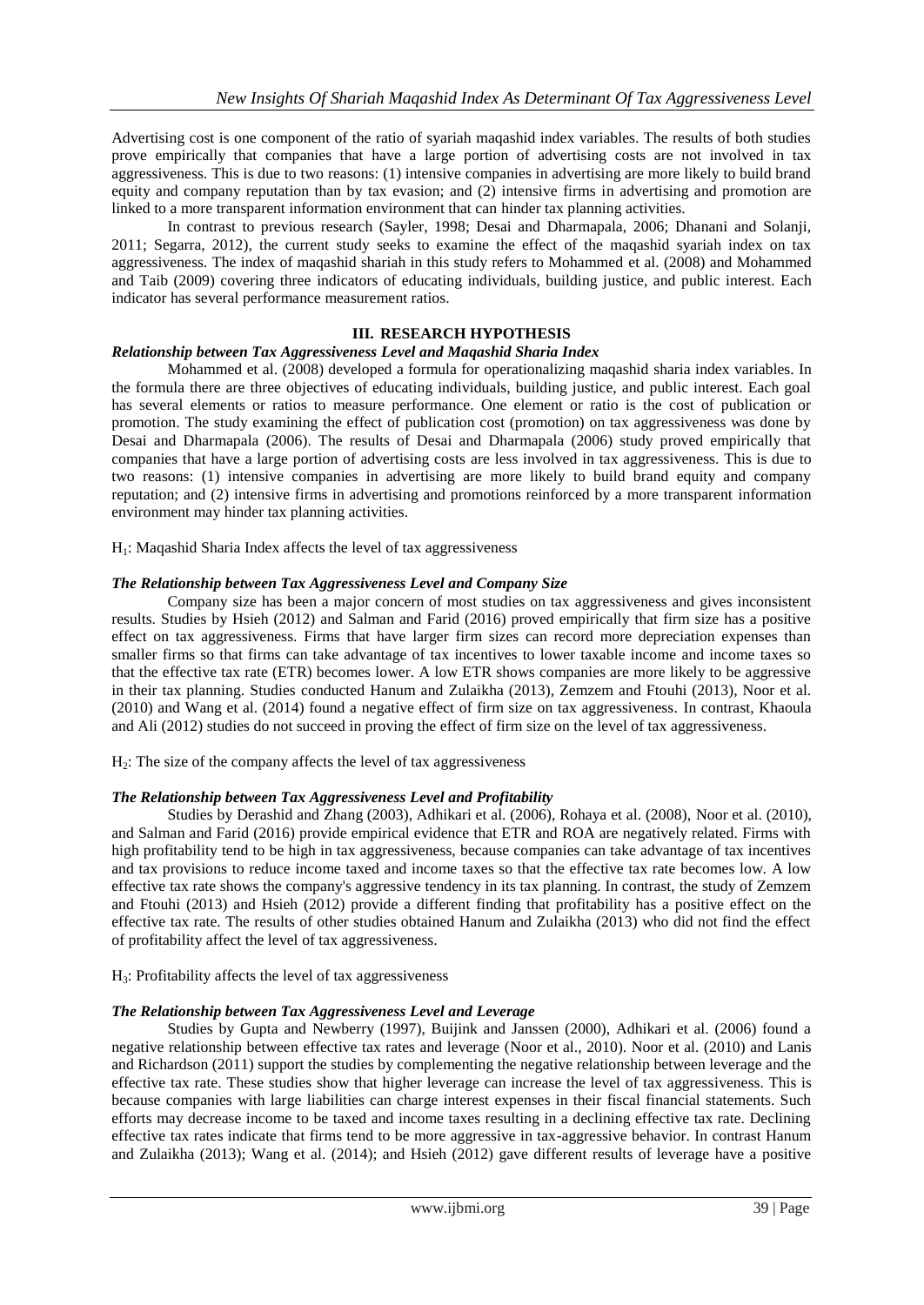effect on the effective tax rate. The Salman and Farid (2016) study failed to prove empirically the effect of leverage on the level of tax aggressiveness.

H3: Leverage affects the level of tax aggressiveness

# *The Relationship between Tax Aggressiveness Level and Capital Intensity*

The negative effect of capital intensity on the effective tax rate has been investigated by Gupta and Newberry (1997), Hsieh (2012) and Noor et al. (2010). Negative effects occur because firms with large fixed assets proportions tend to produce low effective tax rates (Noor et al., 2010). Large amounts of fixed assets enable firms to charge a larger depreciation of fixed assets. It may lower taxable income and subsequently result in a low effective tax rate. A low effective tax rate indicates that taxpayers are more likely to have higher tax aggressiveness behavior. In contrast, Hanum and Zulaikha (2013) studies were unable to prove empirically the effect of capital intensity on the level of tax aggressiveness.

H4: The intensity of capital affects the level of tax aggressiveness

# *The Relationship between Tax Aggressiveness Level and Inventory Intensity*

Studies by Hanum and Zulaikha (2013) were unable to prove the effect of inventory intensity on the level of tax aggressiveness. In contrast, the Hsieh study (2012) found a positive relationship of effective tax rates with inventory intensity. Firms that are stocked have higher effective tax rates (Noor et al., 2010). This can be explained because a company with multiple inventories has the potential to generate large amounts of sales so that the company can increase taxable income. Increasing the amount of taxable income indicates an increasing effective tax rate. While Salman and Farid's (2016) study failed to prove empirically the effect of inventory intensity on the level of tax aggressiveness.

H5: Intensity of inventory affects the level of tax aggressiveness

# **IV. METHODOLOGY**

## **Research Design**

This research is designed as a study that aims to test the hypothesis based on the study of theory and concepts relevant to the formulation of hypotheses (Jogiyanto, 2004). The research that tested the hypothesis as explained by Sekaran and Bougie (2010) aims to examine the nature of relationships, or differences between groups, or variable independence in certain situations. This study aims to test empirically the influence of maqashid sharia index and firm characteristics to the level of tax aggressiveness. The characteristics of the company in this study include firm size, profitability, leverage, capital intensity, and inventory intensity.

#### **Population and Sample**

The population of this study is a company listed on the Indonesia Stock Exchange (BEI). Samples are selected according to certain criteria based on purposive sampling method, ie public company whose shares are listed in Indonesia Sharia Shares Index (ISSI) for 5 years period from 2011 to 2014. The data used in this research is taken from Indonesian Capital Market Directory (ICMD ), and Indonesian Stock Exchange website (idx.co.id).

#### **Model of the Research**

The study used research model that uses index of maqashid sharia, company size, ROA, leverage, capital intensity, and inventory intensity as independent variables and tax aggressiveness as the dependent variable. The following was the statistical formula:

 $ETR_t = \alpha_0 + \beta_1 IMS_t + \beta_2 SIZE_t + \beta_3 ROA_t + \beta_4 LEV_t + \beta_5 CAPINT_t + \beta_6 INVINT_t + e$ *Description*  $ETRt = effective tax rate in year t$  $IMSt = index of maqashid sharia in year t$  $SIZE$ t = firm size in year t

 $ROAt = return on investment in year t$ LEVt = leverage in year t  $CAPINTt = capital intensity in year t$  $INVINTt =$  inventory intensity in year t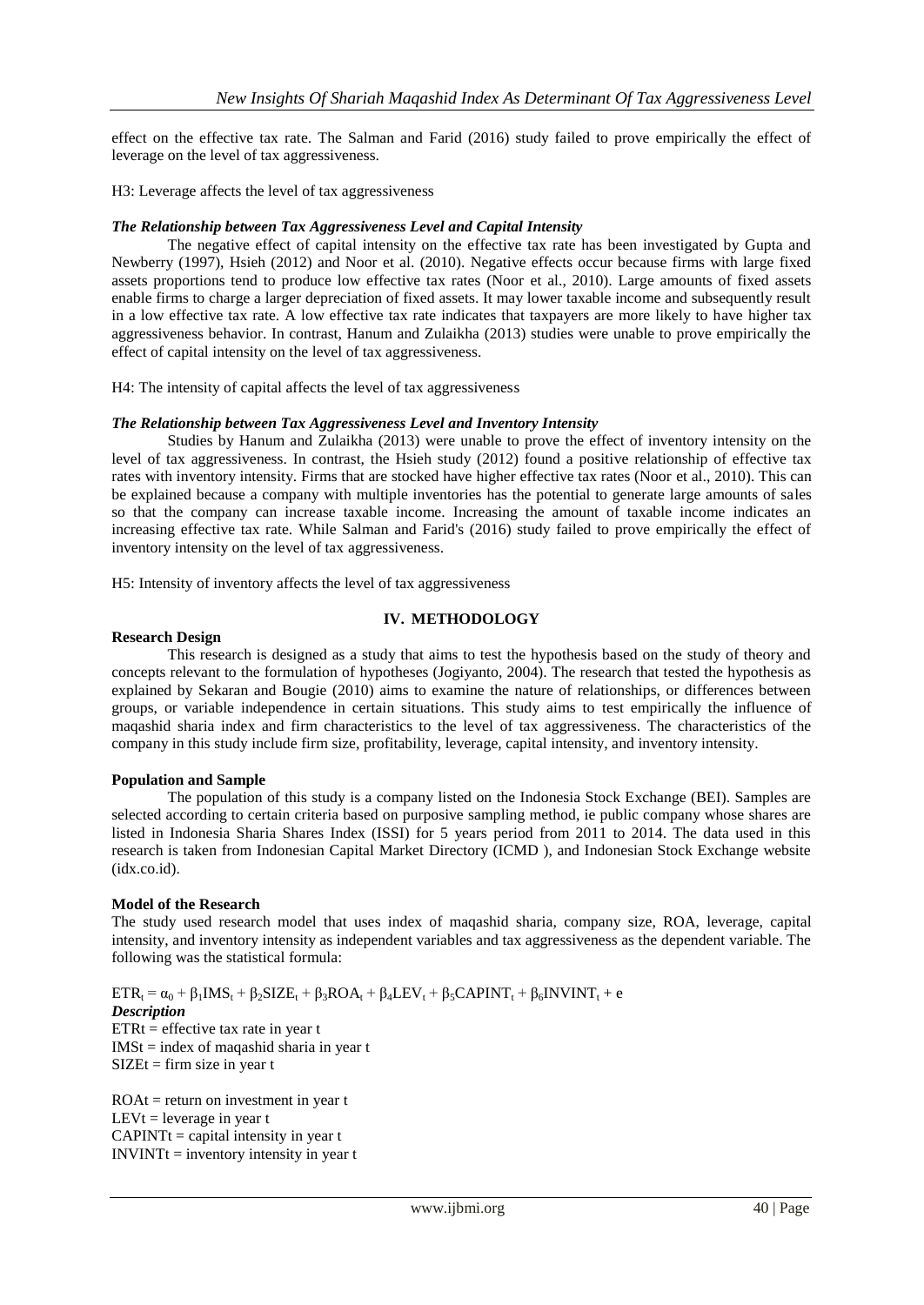## **Variable Descriptions and Indicators**

Tax aggressiveness is an action that has a purpose to reduce taxable income through tax planning and using methods that are classified or not classified as tax evasion. (Frank et al., 2009). The level of tax aggressiveness in this study is defined as the level of tax aggressiveness actions undertaken by the company. The level of tax aggressiveness is proxied at the effective tax rate. The effective tax rate is measured against current income tax expense divided by pre-tax income.

Sharia entities have sharia principles and must be run in their operational activities (Salman, 2012). Maqashid shari'a is a goal to be achieved by a sharia entity. Objectives to be achieved by entities of sharia include guarding religion, soul, mind, family, and wealth. Maqashid sharia in this study is measured by the index of maqashid sharia proposed by Zahrah (1958) in Antonio et. al (2012). The maqashid sharia index is divided into three categories: education for individuals (tahdzib al-fard), justice (iqamah al-adl), and benefit/welfare (maslahah). Tahdzib al-fard means the entity of sharia should develop the knowledge and expertise of each individual so that spiritual values increase. Iqamah al-adl implies that sharia entities should be honest and fair in all transactions and business activities undertaken. Maslahah implies that Sharia entities should develop investment projects and social services to improve people's welfare.

Profitability is a measure used to determine the company's ability to generate profits during a certain period and also provides an overview of the effectiveness of management in carrying out its operations. Profitability in this study is measured by return on assets (ROA) where ROA is the ratio of profitability before tax to total assets.

The size of a company is a scale by which it can be classified by small companies in various ways, including total assets, total sales, logarithms of total sales, total revenues, stock market values, and so on. The size of the firm in this study is measured by the log of total sales.

Leverage reflects the company's financial risk that describes the company's capital structure and knows the risk of uncollectible debt. Leverage in this study is measured by total liabilities divided by total assets.

The capital intensity describes the size of the company invested in fixed assets. Capital intensity is used to identify future prospects through fixed asset investment. The intensity of capital in this study is measured by fixed assets divided by total assets.

The inventory intensity is measured by inventory divided by total assets.

# **V. RESULTS**

Based on the data screening, it is known that 144 companies are listed in the Indonesia Sharia Share Index (ISSI) in the period 2011 to 2014. However, from that number, the final sample is 71 companies per year so the total panel data for 4 years is 284 (71 x 4 years). Table 1 shows the sample of this study.

| Tuoit 1 1 opunuton unu oumpic |                                                                 |          |  |  |  |
|-------------------------------|-----------------------------------------------------------------|----------|--|--|--|
| No                            | Information                                                     | Quantity |  |  |  |
|                               | consistently listed in Indonesia's Sharia stock index 2011-2014 | 144      |  |  |  |
|                               | incomplete financial report                                     | (5)      |  |  |  |
|                               | inventory value is missing                                      | (6)      |  |  |  |
|                               | earning before tax is negative.                                 | (49)     |  |  |  |
|                               | corporate income tax expense is negative                        |          |  |  |  |
|                               | incomplete other data                                           | (6)      |  |  |  |
| Number of sample companies    |                                                                 |          |  |  |  |
|                               | The amount of panel data used                                   | 284      |  |  |  |

**Table 1 Population and Sample**

#### **Multiple Regression Analysis**

Based on SPSS results, the regression equation is presented as follows:

# ETR = 0.476 - 0.930 IMS - 0.013 SIZE + 0.175 ROA - 0.011 LEV + 0.024 CAPINT - 0.009 INVINT

Based on the regression equation above, it can be described as follows:

- 1. The coefficient of  $\beta_0$  is 0.476 indicates that if the value of all independent variables is 0 then the value of the effective tax rate is 0.476.
- 2. The coefficient of  $\beta_1$  is -0.930 indicates that the effective tax rate will decrease by 9.3% if the variable of maqashid sharia index rises by 10%. Regression coefficient is negative indicating a negative relation between effective tax rate and index of maqashid sharia that is higher index of maqashid sharia hence lower value of effective tax rate and vice versa.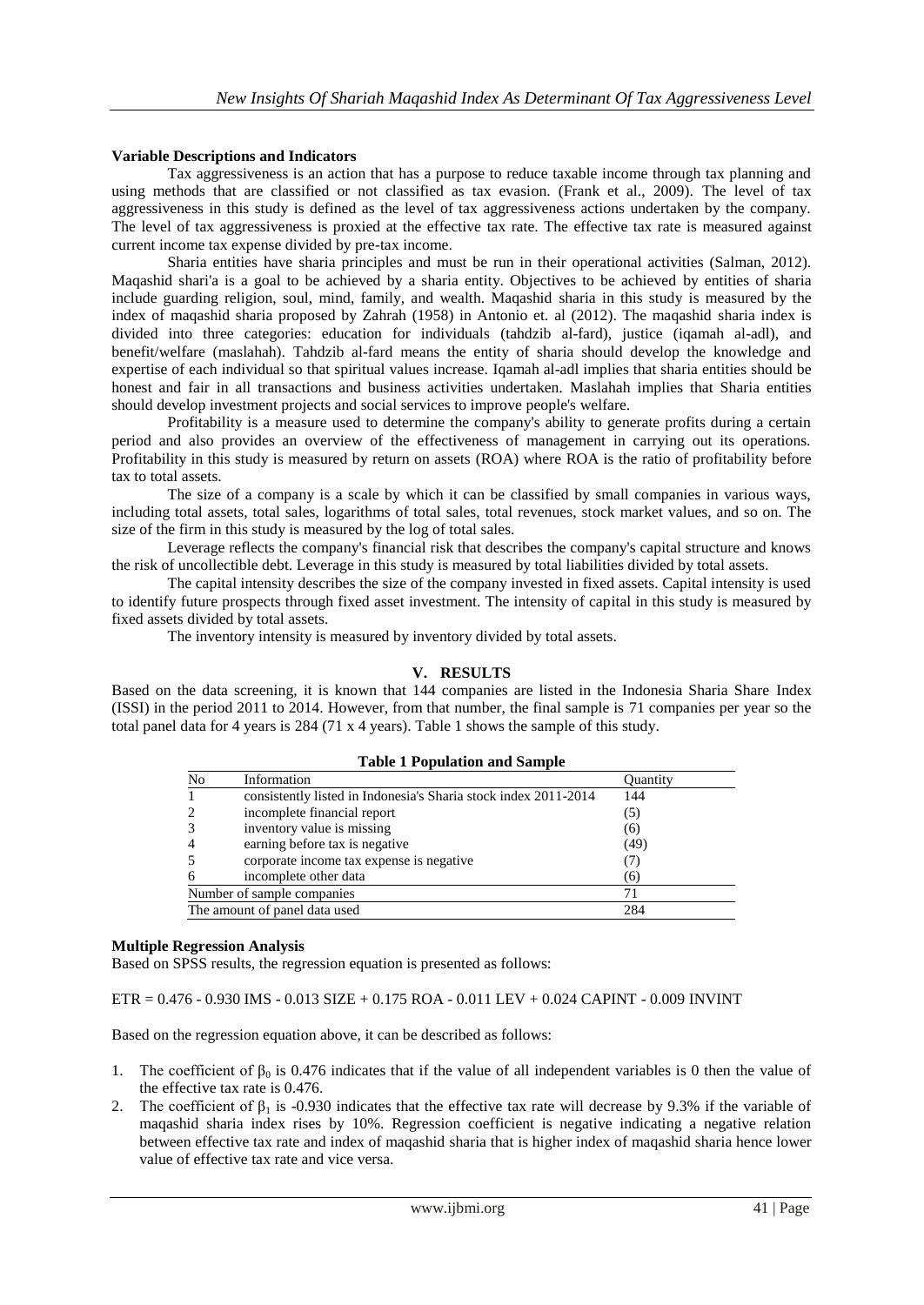- 3. The coefficient of  $\beta_2$  is -0.013 indicates that the value of the effective tax rate will decrease by 0.013 or 1.3% if the firm size variable increases by 1 unit. The regression coefficient is negative indicating a negative relationship between the effective tax rate and the firm size. The larger the size of the company the lower the effective tax rate and vice versa.
- 4. The coefficient of  $β_3$  is 0.175 indicates that the effective tax rate will increase by 0.0175 or 1.75% if the ROA rises by 10%. The regression coefficient is positive indicating a positive relationship between the effective tax rate and ROA that the higher the ROA, the higher the effective tax rate and vice versa.\
- 5. The coefficient of  $β_4$  is -0.011 indicates that the effective tax rate will decrease by 0.0011 or 0.11% if leverage rises by 1%. The regression coefficient is negative indicating a negative relationship between effective tax rate and leverage that is the higher leverage the lower the effective tax rate and vice versa.
- 6. The coefficient of  $\beta_5$  is 0.024 indicates that the effective tax rate will increase by 0.0024 or 0.24% if the capital intensity rises by 10%. Regression coefficient is positive indicates a positive relationship between effective tax rate and capital intensity that is the higher the intensity of the capital the higher the effective tax rate and vice versa.
- 7. The coefficient of  $\beta_6$  is -0.009 indicates that the value of the effective tax rate will decrease by 0.9% if the inventory intensity increases by 1 unit. The regression coefficient is negative indicating a negative relationship between the effective tax rate and the inventory intensity ie the higher the inventory intensity the lower the effective tax rate and vice versa.

# **Simultaneous and Partial Test**

Table 2 presents the results of the F test. Based on Table 2 it is known that the fit model means that this model can be used for further testing of t test because it has a significance of 0.000 below the 5% significance level.

| <b>Table 2 Simultaneous Test Results</b> |         |    |     |             |        |                |
|------------------------------------------|---------|----|-----|-------------|--------|----------------|
|                                          | Sum     | of | Df  | Mean Square | F      | Sig.           |
|                                          | Squares |    |     |             |        |                |
| Regression                               | .849    |    |     | .142        | 24.737 | $.000^{\circ}$ |
| Residual                                 | 1.585   |    | 277 | .006        |        |                |
| Total                                    | 2.434   |    | 283 |             |        |                |

Table 3 shows there are two independent variables that significantly influence the level of tax aggressiveness ie index of maqashid sharia (IMS) and return on asset (ROA) at 5% significant level. The size of the firm significantly affects the maqashid sharia index at a significant level of 10%. The other independent variables such as leverage, capital intensity, and inventory intensity have no effect on tax aggressiveness because it has significance above 5%.

| <b>Table 3 Individual Test Results</b> |                |            |              |           |      |  |
|----------------------------------------|----------------|------------|--------------|-----------|------|--|
|                                        | Unstandardized |            | Standardized |           | Sig. |  |
|                                        | Coefficients   |            | Coefficients |           |      |  |
|                                        | В              | Std. Error | Beta         |           |      |  |
| (Constant)                             | .476           | .084       |              | 5.683     | .000 |  |
| <b>IMS</b>                             | $-0.930$       | .084       | $-.680$      | $-11.038$ | .000 |  |
| <b>SIZE</b>                            | $-.013$        | .007       | $-.099$      | $-1.909$  | .057 |  |
| <b>ROA</b>                             | .175           | .052       | .219         | 3.400     | .001 |  |
| <b>LEV</b>                             | $-.011$        | .030       | $-.019$      | $-.366$   | .715 |  |
| <b>CAPINT</b>                          | .024           | .024       | .050         | .965      | .335 |  |
| <b>INVINT</b>                          | $-.009$        | .036       | $-.012$      | $-.245$   | .807 |  |

Based on Table 4 can be seen that the coefficient of determination adjusted R-square of this research model of 0.335 which means that the level of tax aggressiveness can be explained by factors in the current research model of 33.5%, while the remaining 66.5% influenced by other factors in outside model.

| Table 4 R-Square Ajusted |          |          |     |               |  |  |
|--------------------------|----------|----------|-----|---------------|--|--|
|                          | R Square | Adjusted | - R | Std. Error of |  |  |
|                          |          | Square   |     | the Estimate  |  |  |
| $.591^{\circ}$           | .349     | .335     |     | .07564        |  |  |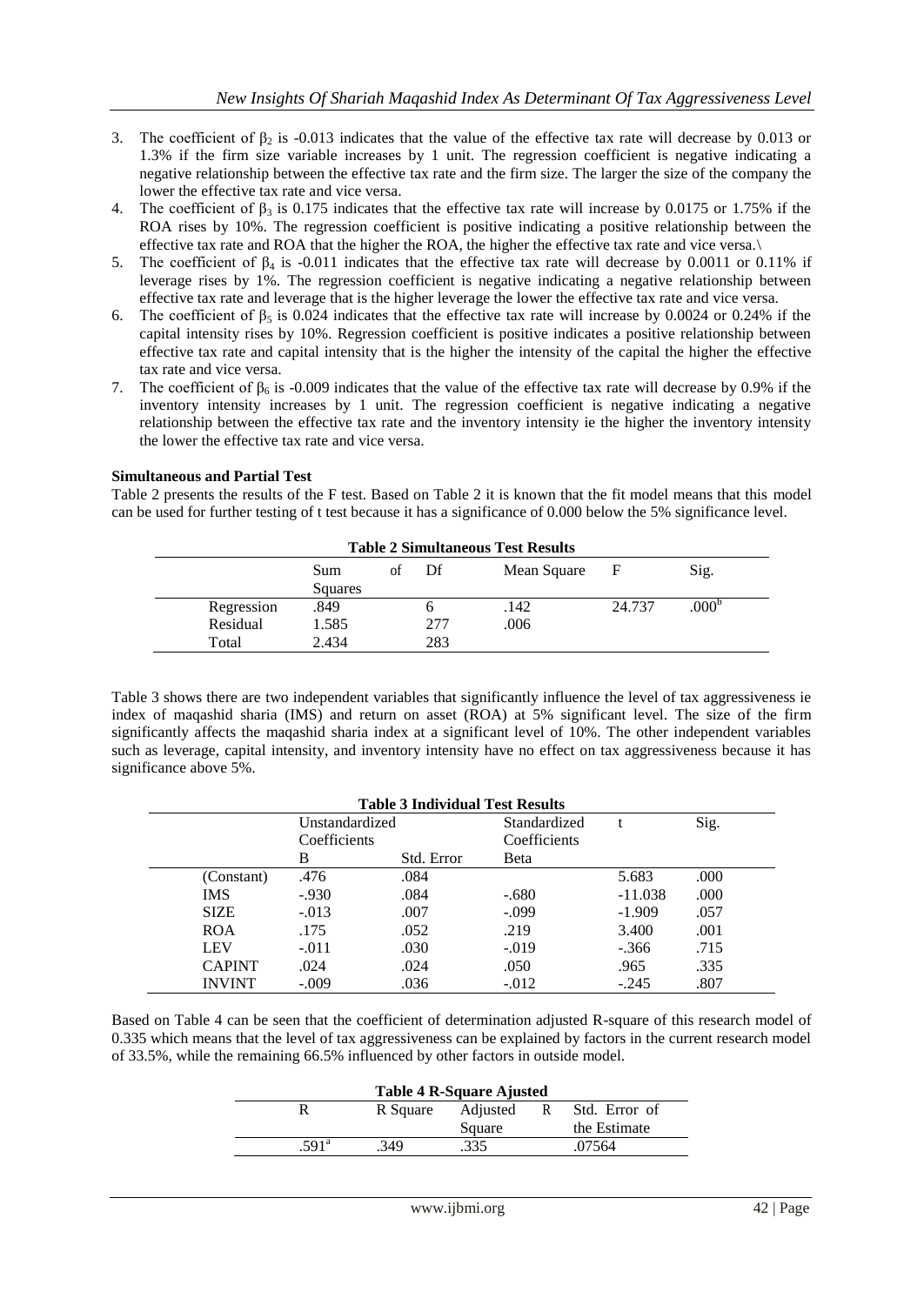# **VI. DISCUSSION**

#### **Maqashid Sharia Index towards Tax Aggressiveness Level**

Based on the previous analysis, it is concluded that the maqashid sharia index has a negative and significant effect on tax aggressiveness. These results indicate that the higher the maqashid sharia index then the effective tax rate (ETR) is lower. A low effective tax rate shows a higher level of tax aggressiveness. These findings prove empirically that the high index of maqashid sharia resulted in higher levels of tax aggressiveness. This empirical finding is supported by the provisions of the taxation laws of Indonesia stipulated in Law Number 36 Year 2008 regarding Income Tax categorizing the costs of research, education, training and advertising as a deductible expense of income as provided in Article 6 paragraph (1) . Thus, firms that pay higher research and development fees, education, training, and advertising in their financial statements benefit from a reduction in income tax expense.

#### **Company Size towards Tax Aggressiveness Level**

Based on the result of data analysis, company size has negative and significant effect to effective tax rate. The larger the size of the company, the less tax paid. Firms with large corporate size have a high availability of human resource competencies so that the company is capable of making efforts that minimize the amount of income tax. The results of this study are in line with Hsieh's (2012) study which found that firms with larger firm sizes could benefit from more tax incentives to reduce the amount of taxes paid by companies. Such companies perform higher levels of tax aggressiveness.

# **Profitability towards Tax Aggressiveness Level**

Based on the result of data analysis, it is known that profitability have positive and significant effect to effective tax rate. This shows that firms with high profitability tend to pay higher income taxes as well. The results of this study also support the results of previous studies conducted Zemzem and Ftouhi (2013) and Hsieh (2012) who successfully proved empirically effects of profitability to the level of tax aggressiveness. The results of this study are in line with the taxation provisions in Indonesia contained in Article 31 E of Taxation Law Number 36 Year 2008 regarding Income Tax. In the said provision, it is stated that the Taxpayer who has gross income up to fifty billion rupiah receive a tariff reduction facility of 50% from the original tariff of 25%. This provision indicates that a Taxpayer whose gross income exceeds fifty billion rupiah does not receive a tax deduction facility.

# **Leverage towards Tax Aggressiveness Level**

Based on the results of data analysis, it is known that leverage does not affect the level of tax aggressiveness. The results of this study provide interesting findings because it is different from the results of previous studies. The results of this study confirm that leverage does not affect the level of tax aggressiveness in Islamic entities in Indonesia. The results of Gupta and Newberry (1997); Buijink and Janssen (2000); Adhikari et al. (2006) and Lanis and Richardson (2011) all succeeded in proving a negative influence on the level of tax aggressiveness. The results of this study are also different from those of Hanum and Zulaikha (2013); Wang et al. (2014); and Hsieh (2012) who successfully proved empirically that leverage has a positive effect on the level of tax aggressiveness. The results of this study are supported by empirical data showing the low average leverage ratio owned by sharia entities in Indonesia. This is because Islamic entities listed in the Indonesia Sharia Shares Index (ISSI) have low interest or interest liabilities when compared to other entities. Thus, the sharia entity does not engage in tax-aggressive practices relating to interest expenses or liabilities.

#### **Capital Intensity towards Tax Aggressiveness Level**

As the results of data analysis, this study also failed to prove empirically the effect of capital intensity on the level of tax aggressiveness. The results of this study are in line with Hanum and Zulaikha (2013), but contrary to the study of Gupta and Newberry (1997) and Hsieh (2012). Gupta and Newberry (1997) and Hsieh (2012) succeeded in proving empirically the negative effect of capital intensity on the level of tax aggressiveness. The findings of this study differ from previous studies due to differences in the object under study. This study uses sharia entity listed in Indonesia Sharia Shares Index (ISSI) while the previous studies are still using conventional entities. The results of this study indicate that the entity of sharia does not practice tax aggressiveness through the utilization of loopholes Tax Law especially relating to the method of depreciation of fixed assets.

#### **Inventory Intensity towards Tax Aggressiveness Level**

The results of this study are not able to prove empirically the effect of inventory intensity to the level of tax aggressiveness. The results of this study support previous research conducted Hanum and Zulaikha (2013), but contrary to the results of studies Hsieh (2012) which successfully proved empirically the effect of inventory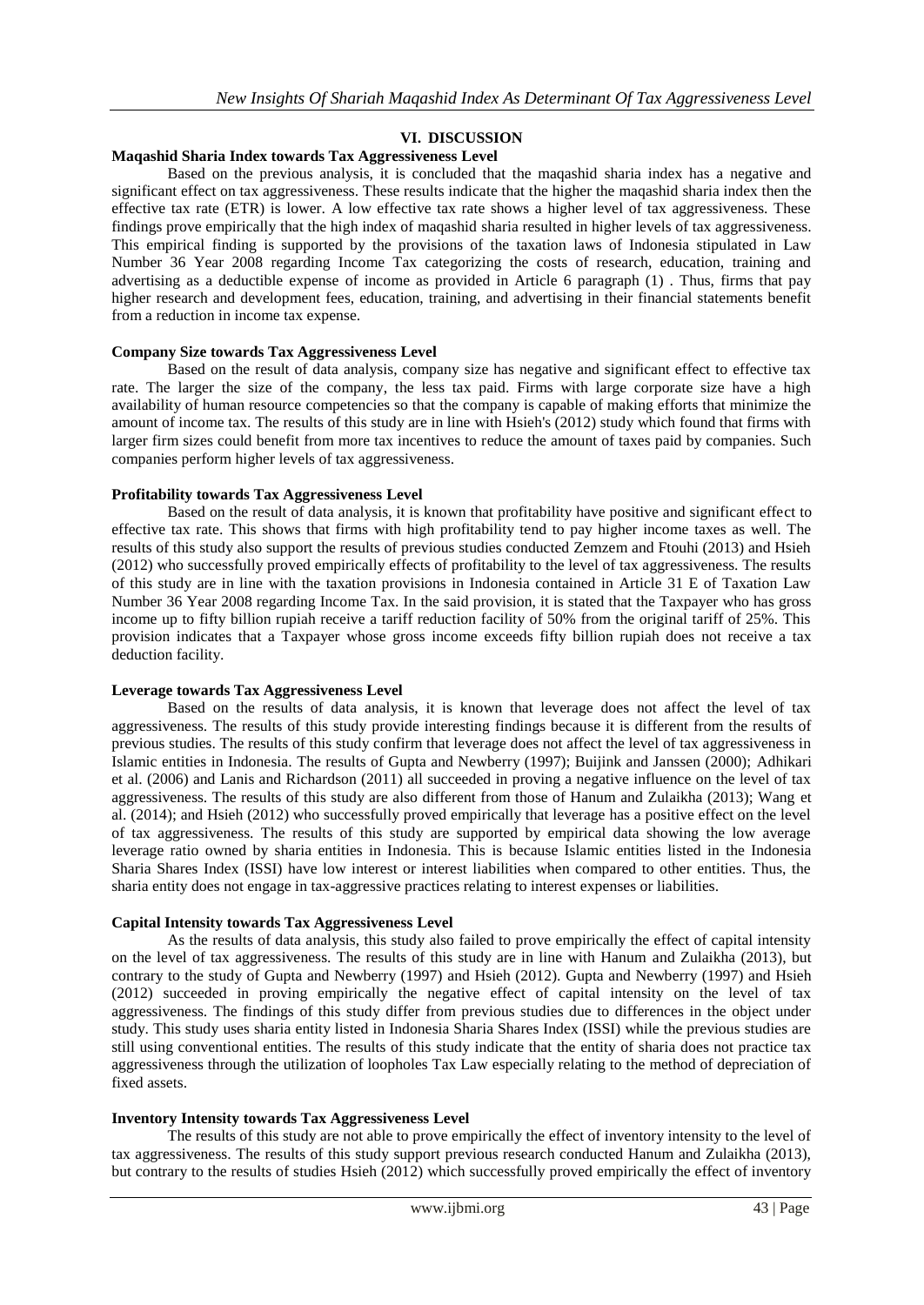intensity to the level of tax aggressiveness. The results of this study indicate that the entity of sharia does not conduct tax aggressiveness through the amount of inventory it has. This is due to the demands of sharia principles for a sharia entity to present and report the merchandise inventory honestly and determine the value of sales with a reasonable margin. Thus, the Sharia entity has no incentive or incentive to tax aggressiveness through its merchandise inventory.

#### **VII.CONCLUSIONS**

Still at least research using sharia entity as the object of research become the basis of this research. In addition, this study is the first study to examine the effect of maqashid sharia index on the level of tax aggressiveness. Research on maqashid sharia index has been done is limited in context as performance appraisal system. Therefore, this study aims to determine the influence of maqashid sharia index to the level of tax aggressiveness. The result of this research has proven empirically the influence of maqashid sharia index toward tax aggressiveness level. The higher the index of maqashid sharia the higher the level of tax aggressiveness. This indicates that companies that have large tuition, training, research and advertising costs can significantly reduce the amount of income tax payable. In addition, the results of this study also shows that firm size and profitability affect the level of tax aggressiveness. The larger the size of the company, the higher the level of tax aggressiveness the company undertakes. Conversely, the higher level of profitability generated by the company results in lower tax aggressiveness. The other independent variables such as leverage, inventory intensity, and capital intensity have no effect on the level of tax aggressiveness.

Further research can expand this research by adding other independent variables such as Islamic governance and corporate social responsibility disclosure levels. In addition, further research can focus more on sharia banking entity, sharia insurance, baitul maal wa tamwil (BMT) as the object of research so that variable level of social responsibility disclosure and index of maqashid sharia can be adjusted with condition at special sharia entity.

#### **LITERATURE CITED**

- [1]. Antonio, Muhammad Syafii et.al. (2012). An Analysis of Islamic Banking Performance: Maqashid Index Implementation in Indonesia and Jordania*. Journal of Islamic Finance*, Vol. 1, No. 1 p:012-029.
- [2]. Abu Zahrah, Muhammad (1997), *Usul al-Fiqh*, Cairo, Dar al-Fikr al-"Arab
- [3]. Buijink, W. dan Janssen, B. (2000). Determinants of the variability of corporate effective tax rates (ETR): Evidence for the Netherlands. *MARC Working Paper*, University of Maastricht.
- [4]. Chapra, M. Umer, (1985), *Towards a Just Monetary System*, Leicester, The Islamic Foundation.
- [5]. Desai, M., dan Dharmapala, D. (2006). Corporate tax avoidance and high-powered incentives. *Journal of Financial Economics*,*79*(1), 145-179.
- [6]. Desai, M., Dyck, A., dan Zingales, L. (2007).Theft and taxes. *Journal of Financial Economics, 84*(3): 591-623.
- [7]. Frank, Mary Margaret., Luann J. Lynch, dan Sonja Olhoft Rego. (2009). Tax Reporting Aggressiveness and Its Relation to Aggressive Financial Reporting. *The Accounting Review*: March 2009, Vol. 84, No. 2, pp. 467-496.
- [8]. Hanlon, M., dan Slemrod, J. (2009). What does tax aggressiveness signal? Evidence from stock price reactions to news about tax shelter involvement. *Journal of Public Economics*, *93*, 126-141.
- [9]. Hanum, Hashemi Rodhian dan Zulaikha. (2013). Pengaruh Karakteristik *Corporate Governance* Terhadap *Effective Tax Rate*. *Diponegoro Journal of Accounting, 2*(2), 1-10.
- [10]. Hsieh, Yao-Chih. (2012). New Evidence on Determinants of Corporate Effective Tax Rate. *African Journal of Business Management, 6*(3), 1177-1180.
- [11]. Jazil, T. dan Syahruddin. (2013). The Performance Measures of Selected Malaysian and Indonesian: Islamic Banks based on the Maqasid al-Shari'ah Approach. *Jurnal Hukum dan Ekonomi*, *7*(2), 279-301.
- [12]. Jogiyanto. (2004). *Metodologi Penelitian Bisnis: Salah Kaprah dan Pengalaman-Pengalaman*. BPFE. Yogyakarta.
- [13]. Kasri, R. A. (2016). *Maqasid al-Sharia* and Performance of *Zakah* Institutions. *Kyoto Bulletin of Islamic Area Studies*, *9*, 19-41 [14]. Khaoula, Aliani dan Zarai Mohamed Ali. (2012). Demographic Diversity in the Board and Corporate Tax Planning in American
- Firms. *Business Management and Strategy, 3*(1), 72-86. [15]. Lanis, Roman dan Grant Richardson. (2011). Corporate social responsibility and tax aggressiveness: An empirical analysis. *Journal*
- *of Accounting and Public Policy,* Volume 31, Issue 1, January–February 2012, pp. 86–108.
- [16]. Mohammed, M. O. dan Taib, F. Md. (2009). *Testing The Performance Measured Based on Maqashid al-Sharia (PMMS) Model on 24 Selected Islamic and Conventional Banks.* Malaysia: IIUM.
- [17]. Mohammed, M. O., Razak, D. A., dan Taib, F. Md. (2008). The Performance Measures of Islamic Banking Based on The Maqashid sharia. *International Islamic University Malaysia Journal*.
- [18]. Noor, Rohaya Md, Nur Syazwani M. Fadzillah dan Nor 'Azam Mastuki. (2010). Corporate Tax Planning: A Study On Corporate Effective Tax Rates of Malaysian Listed Companies. *International Journal of Trade, Economics and Finance*, 1(2), 189-193.
- [19]. Rashid, dkk. (2014). The Red Flags of Tax Reporting on the Market Value. *International Business Research, 7*(4), 142-150.
- [20]. Salman, Kautsar R. (2012). *Akuntansi Perbankan Sharia berbasis PSAK Sharia*. Edisi 1.Cetakan 1. Penerbit Indeks Jakarta.
- [21]. Salman, Kautsar R. dan Mochammad Farid. (2016). Determinan Perilaku Agresivitas Pajak pada Perusahaan yang Memenuhi Kriteria Sharia: Studi di Indonesia. Konferensi Regional Akuntansi (KRA) III, Universitas Jember 20-21 April 2016.
- [22]. Sanrego, Yulizar D. (2010). *Maqashid Indeks untuk Bank Sharia*. SHARING Inspirator Ekonomi & Bisnis Sharia. Edisi 41.
- [23]. Sari, Dewi Kartika, dan Dwi Martani. (2010). Ownership Characteristics, Corporate Governance and Tax Aggressiveness. *The 3rd Accounting & 2nd Doctoral Colloquium,* Faculty of Economics Universitas Indonesia, Bali-Indonesia, 27 - 28 Oktober 2010
- [24]. Sekaran, U. dan Bougie, R. (2010). *Research methods for business: A skill building approach*, Wiley-India.
- [25]. Sumarsan, Thomas. (2013). Tax Riview dan Strategi Perencanaan Pajak, Edisi 2. Jakarta: Permata Puri Media
- [26]. Wang, Ying., Michael Campbell, dan Debra Johnson. (2014). Determinants of Effective Tax Rate of China Publicly Listed Companies. *International Management Review, 10*(1), 10-20.